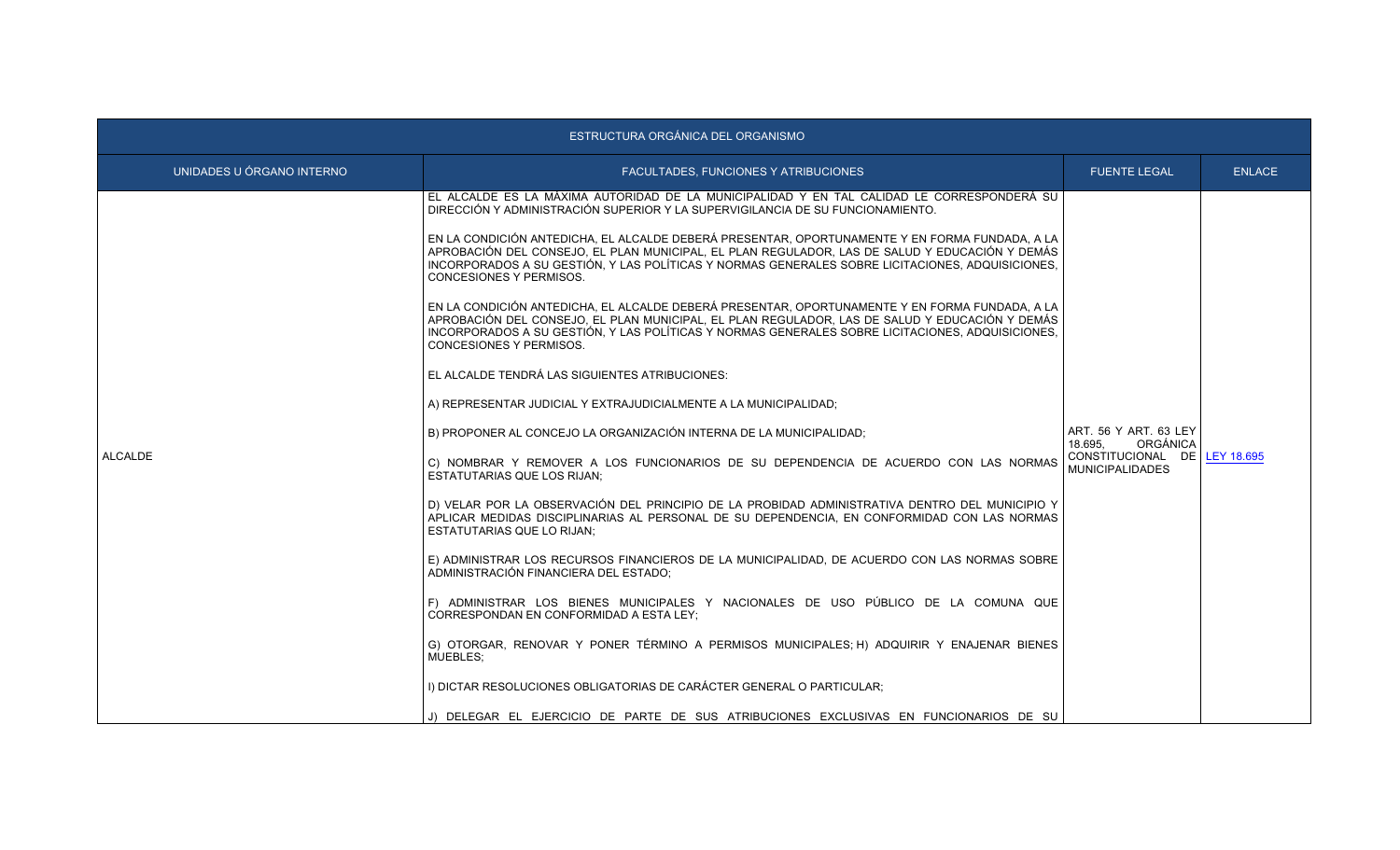|                                     | DEPENDENCIA O EN LOS DELEGADOS QUE DESIGNE, SALVO LAS CONTEMPLADAS EN LAS LETRAS C) Y D).<br>IGUALMENTE PODRÁ DELEGAR LA FACULTAD PARA FIRMAR. BAJO LA FÓRMULA "POR ORDEN DEL ALCALDE".<br>SOBRE MATERIAS ESPECÍFICAS;                                                                                                                    |                                                        |  |
|-------------------------------------|-------------------------------------------------------------------------------------------------------------------------------------------------------------------------------------------------------------------------------------------------------------------------------------------------------------------------------------------|--------------------------------------------------------|--|
|                                     | K) COORDINAR EL FUNCIONAMIENTO DE LA MUNICIPALIDAD CON LOS ÓRGANOS DE LA ADMINISTRACIÓN DEL<br><b>ESTADO QUE CORRESPONDA:</b>                                                                                                                                                                                                             |                                                        |  |
|                                     | L) COORDINAR CON LOS SERVICIOS PÚBLICOS LA ACCIÓN DE ÉSTOS EN EL TERRITORIO DE LA COMUNA:                                                                                                                                                                                                                                                 |                                                        |  |
|                                     | LL) EJECUTAR LOS ACTOS Y CELEBRAR LOS CONTRATOS NECESARIOS PARA EL ADECUADO CUMPLIMIENTO DE<br>LAS FUNCIONES DE LA MUNICIPALIDAD Y DE LO DISPUESTO EN EL ARTÍCULO 37 DE LA LEY NO 18.575;                                                                                                                                                 |                                                        |  |
|                                     | M) CONVOCAR Y PRESIDIR, CON DERECHO A VOTO, EL CONCEJO; COMO ASIMISMO, CONVOCAR Y PRESIDIR EL<br>CONCEJO ECONÓMICO Y SOCIAL COMUNAL;                                                                                                                                                                                                      |                                                        |  |
|                                     | N) SOMETER A PLEBISCITO LAS MATERIAS DE ADMINISTRACIÓN LOCAL, DE ACUERDO A LO ESTABLECIDO EN LOS<br>ARTÍCULOS 99 Y SIGUIENTES, Y                                                                                                                                                                                                          |                                                        |  |
|                                     | Ñ) AUTORIZAR LA CIRCULACIÓN DE LOS VEHÍCULOS MUNICIPALES FUERA DE LOS DÍAS Y HORAS DE TRABAJO.<br>PARA EL CUMPLIMIENTO DE LAS FUNCIONES INHERENTES A LA MUNICIPALIDAD                                                                                                                                                                     |                                                        |  |
|                                     | ESTARÁ A CARGO DE UN SECRETARIO MUNICIPAL QUE TENDRÁ LAS SIGUIENTES FUNCIONES:                                                                                                                                                                                                                                                            |                                                        |  |
|                                     | A) DIRIGIR LAS ACTIVIDADES DE SECRETARÍA ADMINISTRATIVA DEL ALCALDE Y DEL CONCEJO;                                                                                                                                                                                                                                                        | ART. 20 LEY 18.695.<br><b>ORGÁNICA</b>                 |  |
| SECRETARÍA MUNICIPAL                | B) DESEMPEÑARSE COMO MINISTRO DE FE EN TODAS LAS ACTUACIONES MUNICIPALES. Y                                                                                                                                                                                                                                                               | CONSTITUCIONAL DE LEY 18.695<br><b>MUNICIPALIDADES</b> |  |
|                                     | C) RECIBIR, MANTENER Y TRAMITAR, CUANDO CORRESPONDA, LA DECLARACIÓN DE INTERESES ESTABLECIDA<br>POR LA LEY NO 18.575.                                                                                                                                                                                                                     |                                                        |  |
|                                     | DESEMPEÑARÁ FUNCIONES DE ASESORÍA DEL ALCALDE Y CONCEJO, EN MATERIAS DE ESTUDIOS Y EVALUACIÓN,<br>PROPIAS DE LAS COMPETENCIAS DE AMBOS ÓRGANOS MUNICIPALES. EN TAL CARÁCTER, LE CORRESPONDERÁN<br><b>LAS SIGUIENTES FUNCIONES:</b>                                                                                                        |                                                        |  |
| SECRETARÍA DE PLANIFICACIÓN COMUNAL | A) SERVIR DE SECRETARÍA TÉCNICA PERMANENTE DEL ALCALDE Y DEL CONCEJO EN LA FORMULACIÓN DE LA<br>ESTRATEGIA MUNICIPAL, COMO ASIMISMO DE LAS POLÍTICAS, PLANES, PROGRAMAS Y PROYECTOS DE<br>DESARROLLO DE LA COMUNA;                                                                                                                        | ART. 21 LEY 18.695,<br>ORGÁNICA                        |  |
|                                     | B) ASESORAR AL ACLADE EN LA ELABORACIÓN DE LOS PROYECTOS DE PLAN COMUNAL DE DESARROLLO Y DE<br>PRESUPUESTO MUNICIPAL:                                                                                                                                                                                                                     | CONSTITUCIONAL DE LEY 18.695<br><b>MUNICIPALIDADES</b> |  |
|                                     | C) EVALUAR EL CUMPLIMIENTO DE LOS PLANES, PROGRAMAS, PROYECTOS, INVERSIONES Y EL PRESUPUESTO<br>MUNICIPAL, E INFORMAR SOBRE ESTAS MATERIAS AL CONCEJO, A LO MENOS SEMESTRALMENTE;<br>D) EFECTUAR ANÁLISIS Y EVALUACIONES PERMANENTES DE LA SITUACIÓN DE DESARROLLO DE LA COMUNA.<br>CON ÉNFASIS EN LOS ASPECTOS SOCIALES Y TERRITORIALES; |                                                        |  |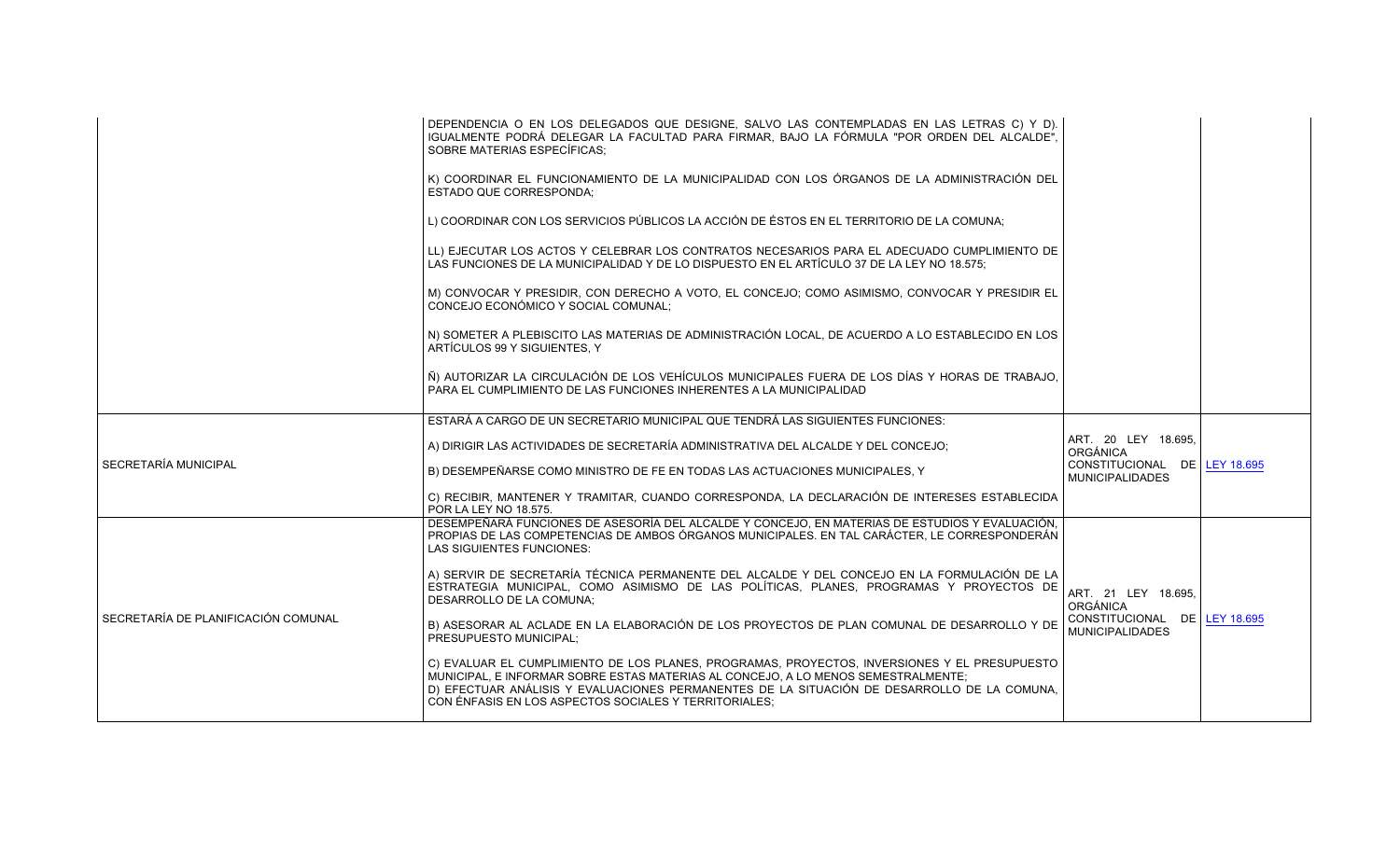|                                     | E) ELABORAR LAS BASES GENERALES Y ESPECÍFICAS, SEGÚN CORRESPONDA, PARA LOS LLAMADOS A<br>LICITACIÓN, PREVIO INFORME DE LA UNIDAD COMPETENTE, DE CONFORMIDAD CON LOS CRITERIOS E<br>INSTRUCCIONES ESTABLECIDOS EN EL REGLAMENTO MUNICIPAL RESPECTIVO;                                                                                                                                                                                                                                                                                                                                                                      |                                                                                             |  |
|-------------------------------------|---------------------------------------------------------------------------------------------------------------------------------------------------------------------------------------------------------------------------------------------------------------------------------------------------------------------------------------------------------------------------------------------------------------------------------------------------------------------------------------------------------------------------------------------------------------------------------------------------------------------------|---------------------------------------------------------------------------------------------|--|
|                                     | F) FOMENTAR VINCULACIONES DE CARÁCTER TÉCNICO CON LOS SERVICIOS PÚBLICOS Y CON EL SECTOR<br>PRIVADO DE LA COMUNA. Y                                                                                                                                                                                                                                                                                                                                                                                                                                                                                                       |                                                                                             |  |
|                                     | G) RECOPILAR Y MANTENER LA INFORMACIÓN COMUNAL Y REGIONAL ATINGENTE A SUS FUNCIONES.                                                                                                                                                                                                                                                                                                                                                                                                                                                                                                                                      |                                                                                             |  |
|                                     | ADSCRITO A ESTA UNIDAD EXISTIRÁ EL ASESOR URBANISTA, QUIEN REQUERIRÁ ESTAR EN POSESIÓN DE UN<br>TÍTULO UNIVERSITARIO DE UNA CARRERA DE, A LO MENOS, DIEZ SEMESTRES, CORRESPONDIÉNDOLE LAS<br><b>SIGUIENTES FUNCIONES:</b>                                                                                                                                                                                                                                                                                                                                                                                                 |                                                                                             |  |
|                                     | A) ASESORAR AL ACALDE Y AL CONCEJO EN LA PROMOCIÓN DEL DESARROLLO URBANO:                                                                                                                                                                                                                                                                                                                                                                                                                                                                                                                                                 |                                                                                             |  |
|                                     | B) ESTUDIAR Y ELABORAR EL PLAN REGULADOR COMUNAL, Y MANTENERLO ACTUALIZADO, PROMOVIENDO LAS<br>MODIFICACIONES QUE SEAN NECESARIAS Y PREPARAR LOS PLANES SECCIONALES PARA SU APLICACIÓN. Y                                                                                                                                                                                                                                                                                                                                                                                                                                 |                                                                                             |  |
|                                     | C) INFORMAR TÉCNICAMENTE LAS PROPOSICIONES SOBRE PLANIFICACIÓN URBANA INTERCOMUNAL,<br>FORMULADAS AL MUNICIPIO POR LA SECRETARÍA REGIONAL MINISTERIAL DE VIVIENDA Y URBANISMO.                                                                                                                                                                                                                                                                                                                                                                                                                                            |                                                                                             |  |
|                                     | DESEMPEÑARÁ LA SIGUIENTES FUNCIONES ESPECIFICAS:                                                                                                                                                                                                                                                                                                                                                                                                                                                                                                                                                                          |                                                                                             |  |
|                                     | A) ASESORAR AL ALCALDE Y, TAMBIÉN, AL CONCEJO EN LA PROMOCIÓN DEL DESARROLLO COMUNITARIO;                                                                                                                                                                                                                                                                                                                                                                                                                                                                                                                                 | ART. 22 LEY 18.695,                                                                         |  |
| DIRECCIÓN DE DESARROLLO COMUNITARIO | B) PRESTAR ASESORÍA TÉCNICA A LAS ORGANIZACIONES COMUNITARIAS, FOMENTAR SU DESARROLLO Y<br>LEGALIZACIÓN, Y PROMOVER SU EFECTIVA PARTICIPACIÓN EN EL MUNICIPIO, Y                                                                                                                                                                                                                                                                                                                                                                                                                                                          | ORGÁNICA<br>CONSTITUCIONAL DE LEY 18.695<br><b>MUNICIPALIDADES</b>                          |  |
|                                     | C) PROPONER Y EJECUTAR, DENTRO DE SU ÁMBITO Y CUANDO CORRESPONDA, MEDIDAS TENDIENTES A<br>MATERIALIZAR ACCIONES RELACIONADAS CON SALUD PÚBLICA, PROTECCIÓN DEL MEDIO AMBIENTE, EDUCACIÓN<br>Y CULTURA. CAPACITACIÓN LABORA. DEPORTE Y RECREACIÓN. PROMOCIÓN DEL EMPLEO. FOMENTO<br>PRODUCTIVO LOCAL Y TURISMO.                                                                                                                                                                                                                                                                                                            |                                                                                             |  |
|                                     | A LA UNIDAD ENCARGADA DE OBRAS MUNICIPALES LE CORRESPONDERÁN LAS SIGUIENTES FUNCIONES:                                                                                                                                                                                                                                                                                                                                                                                                                                                                                                                                    |                                                                                             |  |
| DIRECCIÓN DE OBRAS MUNICIPALES      | A) VELAR POR EL CUMPLIMIENTO DE LAS DISPOSICIONES DE LA LEY GENERAL DE URBANISMO Y<br>CONSTRUCCIONES, DEL PLAN REGULADOR COMUNAL Y DE LAS ORDENANZAS CORRESPONDIENTES, PARA LAS<br>SIGUIENTES ATRIBUCIONES ESPECÍFICAS: 1) DAR APROBACIÓN A LAS SUBDIVISIONES DE PREDIOS URBANOS Y<br>URBANO-RURALES: 2) DAR APROBACIÓN A LOS PROYECTOS DE OBRAS DE URBANIZACIÓN Y DE<br>CONSTRUCCIÓN; 3) OTORGAR LOS PERMISOS DE EDIFICACIÓN DE LAS OBRAS SEÑALADAS EN EL NÚMERO<br>ANTERIOR; 4) FISCALIZAR LA EJECUCIÓN DE DICHAS OBRAS HASTA EL MOMENTO DE SU RECEPCIÓN, Y 5)<br>RECIBIRSE DE LAS OBRAS YA CITADAS Y AUTORIZAR SU USO. | ART. 24 LEY 18.695,<br>ORGÁNICA<br>CONSTITUCIONAL DE   LEY 18.695<br><b>MUNICIPALIDADES</b> |  |
|                                     | B) FISCALIZAR LAS OBRAS EN USO, A FIN DE VERIFICAR EL CUMPLIMIENTO DE LAS DISPOSICIONES LEGALES Y<br>TÉCNICAS QUE LA RIJAN;                                                                                                                                                                                                                                                                                                                                                                                                                                                                                               |                                                                                             |  |
|                                     | C) APLICAR NORMAS AMBIENTALES RELACIONADAS CON OBRAS DE CONSTRUCCIÓN Y URBANIZACIÓN; D)<br>CONFECCIONAR Y MANTENER ACTUALIZADO EL CATASTRO DE LAS OBRAS DE URBANIZACIÓN Y EDIFICACIÓN<br>REALIZADAS EN LA COMUNA; E) EJECUTAR LAS CONSTRUCCIONES QUE SEAN DE RESPONSABILIDAD MUNICIPAL.                                                                                                                                                                                                                                                                                                                                   |                                                                                             |  |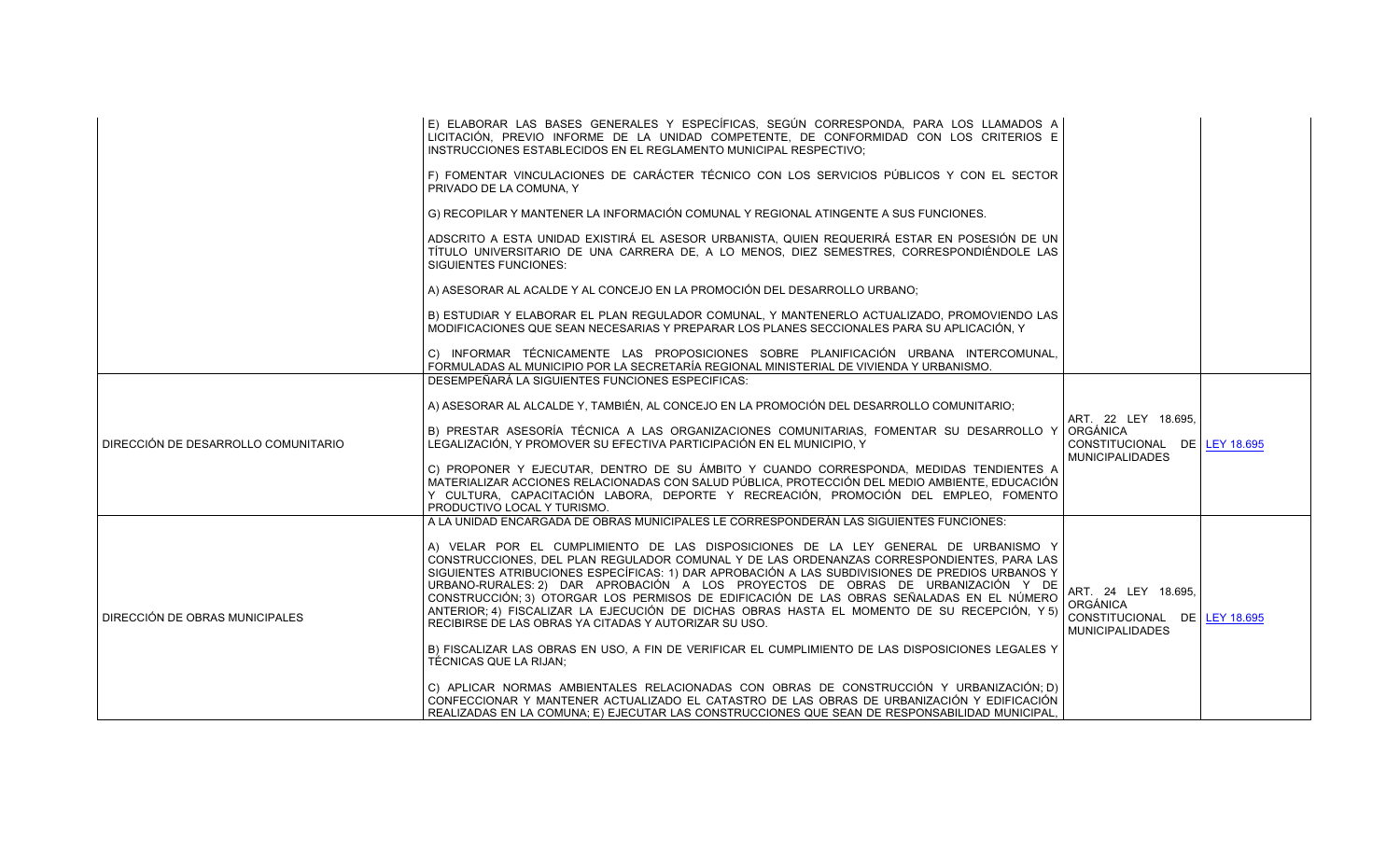|                          | SEAN EJECUTADAS DIRECTAMENTE O A TRAVÉS DE TERCEROS, Y G) EN GENERAL, APLICAR LAS NORMAS<br>LEGALES SOBRE CONSTRUCCIÓN Y URBANIZACIÓN EN LA COMUNA QUIEN EJERZA LA JEFATURA DE ESTA<br>UNIDAD DEBERÁ POSEER INDISTINTAMENTE EL TÍTULO DE ARQUITECTO. DE INGENIERO CIVIL. DE CONSTRUCTOR<br>CIVIL O DE INGENIERO CONSTRUCTOR CIVIL.                                                                                                                                                                                                                                                                                                                                                                                                                                                                                                                                                                                                                                                                                                                                                                                                                                                                                                                                                                                                                                                                                                                                                                                                                                                                                                                                                                                                                                                                                                                   |                                                                                           |  |
|--------------------------|------------------------------------------------------------------------------------------------------------------------------------------------------------------------------------------------------------------------------------------------------------------------------------------------------------------------------------------------------------------------------------------------------------------------------------------------------------------------------------------------------------------------------------------------------------------------------------------------------------------------------------------------------------------------------------------------------------------------------------------------------------------------------------------------------------------------------------------------------------------------------------------------------------------------------------------------------------------------------------------------------------------------------------------------------------------------------------------------------------------------------------------------------------------------------------------------------------------------------------------------------------------------------------------------------------------------------------------------------------------------------------------------------------------------------------------------------------------------------------------------------------------------------------------------------------------------------------------------------------------------------------------------------------------------------------------------------------------------------------------------------------------------------------------------------------------------------------------------------|-------------------------------------------------------------------------------------------|--|
| DIRECCIÓN DE OPERACIONES | A LA UNIDAD ENCARGADA DE LA FUNCIÓN DE ASEO Y ORNATO CORRESPONDERÁ VELAR POR:<br>A) EL ASEO DE LAS VÍAS PÚBLICAS, PARQUES, PLAZAS, JARDINES Y, EN GENERAL, DE LOS BIENES NACIONALES<br>DE USO PÚBLICO EXISTENTE EN LA COMUNA:<br>B) EL SERVICIO DE EXTRACCIÓN DE BASURA. Y                                                                                                                                                                                                                                                                                                                                                                                                                                                                                                                                                                                                                                                                                                                                                                                                                                                                                                                                                                                                                                                                                                                                                                                                                                                                                                                                                                                                                                                                                                                                                                           | ART. 25 LEY 18.695.<br>ORGÁNICA<br>CONSTITUCIONAL DE LEY 18.695<br><b>MUNICIPALIDADES</b> |  |
|                          | C) LA CONSTRUCCIÓN. CONSERVACIÓN Y ADMINISTRACIÓN DE LAS ÁREAS VERDES DE LA COMUNA.<br>A LA UNIDAD ENCARGADA DE LA FUNCIÓN DE TRÁNSITO Y TRANSPORTES PÚBLICOS CORRESPONDERÁ:                                                                                                                                                                                                                                                                                                                                                                                                                                                                                                                                                                                                                                                                                                                                                                                                                                                                                                                                                                                                                                                                                                                                                                                                                                                                                                                                                                                                                                                                                                                                                                                                                                                                         |                                                                                           |  |
| DIRECCIÓN DE TRÁNSITO    | A) OTORGAR Y RENOVAR LICENCIAS PARA CONDUCIR VEHÍCULOS;<br>B) DETERMINAR EL SENTIDO DE CIRCULACIÓN DE VEHÍCULOS, EN COORDINACIÓN CON LOS ORGANISMOS CON<br>LA ADMINISTRACIÓN DEL ESTADO COMPETENTE;                                                                                                                                                                                                                                                                                                                                                                                                                                                                                                                                                                                                                                                                                                                                                                                                                                                                                                                                                                                                                                                                                                                                                                                                                                                                                                                                                                                                                                                                                                                                                                                                                                                  | ART. 26 LEY 18.695.<br>ORGÁNICA<br>CONSTITUCIONAL DE LEY 18.695<br><b>MUNICIPALIDADES</b> |  |
|                          | C) SEÑALIZAR ADECUADAMENTE LAS VÍAS PÚBLICAS. Y<br>D) EN GENERAL, APLICAR LAS NORMAS GENERALES SOBRE TRANSPORTE PÚBLICOS EN LA COMUNA.                                                                                                                                                                                                                                                                                                                                                                                                                                                                                                                                                                                                                                                                                                                                                                                                                                                                                                                                                                                                                                                                                                                                                                                                                                                                                                                                                                                                                                                                                                                                                                                                                                                                                                               |                                                                                           |  |
| DIRECCIÓN DE FINANZAS    | LA UNIDAD ENCARGADA DE ADMINISTRACIÓN Y FINANZAS TENDRÁ LAS SIGUIENTES FUNCIONES:<br>A) ASESORAR AL ALCALDE EN LA ADMINISTRACIÓN DEL PERSONAL DE LA MUNICIPALIDAD.<br>B) ASESORAR AL ALCALDE EN LA ADMINISTRACIÓN FINANCIERA DE LOS BIENES MUNICIPALES, PARA LO CUAL LE<br>CORRESPONDERÁ ESPECÍFICAMENTE: 1. ESTUDIAR, CALCULAR, PROPONER Y REGULAR LA PERCEPCIÓN DE<br>CUALQUIER TIPO DE INGRESOS MUNICIPALES 2. COLABORAR CON LA SECRETARIA COMUNAL DE PLANIFICACIÓN<br>EN LA ELABORACIÓN DEL PREPUESTO MUNICIPAL: 3. VISAR LOS DECRETOS DE PAGO; 4. LLEVAR LA<br>CONTABILIDAD MUNICIPAL EN CONFORMIDAD CON LAS NORMAS DE LA CONTABILIDAD NACIONAL Y CON LAS<br>INSTRUCCIONES QUE LA CONTRALORÍA GENERAL DE LA REPÚBLICA IMPARTA AL RESPECTO: 5. CONTROLAR LA<br>GESTIÓN FINANCIERA DE LAS EMPRESA MUNICIPALES 6. EFECTUAR LOS PAGOS MUNICIPALES, MANEJAR LA ART. 27 LEY 18.695,<br>CUANTA BANCARIA RESPECTIVA Y RENDIR CUENTAS A LA CONTRALORÍA GENERAL DE LA REPÚBLICA, Y7.<br>RECAUDAR Y PERCIBIR LOS INGRESOS MUNICIPALES Y FISCALES QUE CORRESPONDAN.<br>C) INFORMAR TRIMESTRALMENTE AL CONSEJO SOBRE EL DETALLE MENSUAL DE LOS PASIVOS ACUMULADOS<br>DESGLOSANDO LAS CUENTAS POR PAGAR POR EL MUNICIPIO Y LAS CORPORACIONES MUNICIPALES. AL EFECTO,<br>DICHAS CORPORACIONES DEBERÁN INFORMAR A ESTA UNIDAD ACERCA DE SU SITUACIÓN FINANCIERA.<br>DESGLOSANDO LAS CUENTAS POR PAGAR.<br>D) MANTENER UN REGISTRO MENSUAL. EL QUE ESTARÁ DISPONIBLE PARA CONOCIMIENTO PÚBLICO. SOBRE EL<br>DESGLOSE DE LOS GASTOS DEL MUNICIPIO. EN TODO CASO, CADA CONCEJAL TENDRÁ ACCESO PERMANENTE A<br>TODOS LOS GASTOS EFECTUADOS POR LA MUNICIPALIDAD<br>E) REMITIR A LA SUBSECRETARÍA DE DESARROLLO REGIONAL Y ADMINISTRATIVO DEL MINISTERIO DEL INTERIOR.<br>EN EL FORMATO Y POR LOS MEDIOS QUE ÉSTA DETERMINE Y PROPORCIONE, LOS ANTECEDENTES A QUE SE | <b>ORGÁNICA</b><br>CONSTITUCIONAL DE LEY 18.695<br><b>MUNICIPALIDADES</b>                 |  |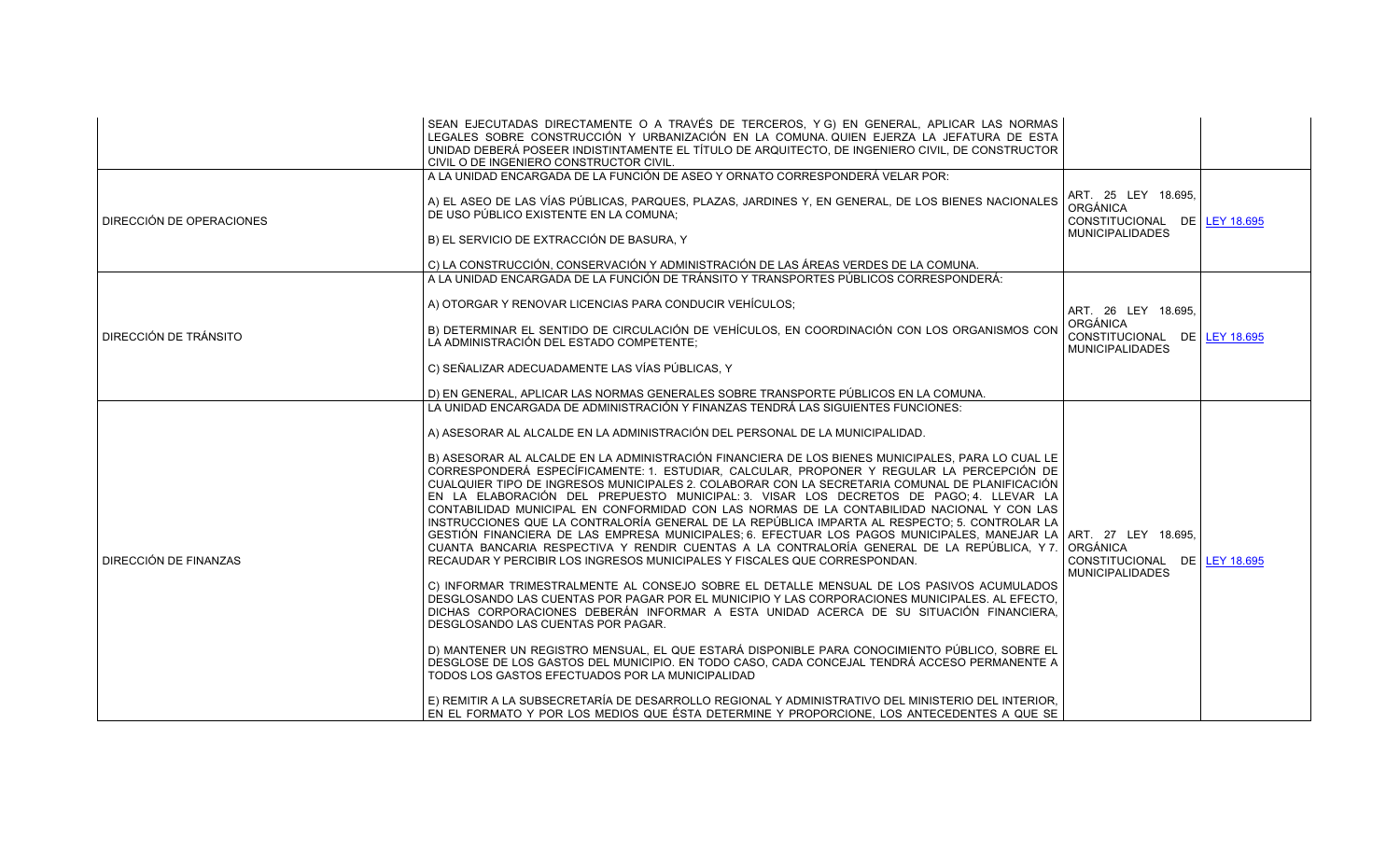|                    | REFIEREN LAS LETRAS C) Y D) PRECEDENTES. DICHA SUBSECRETARÍA DEBERÁ INFORMAR A LA CONTRALORÍA<br>GENERAL DE LA REPÚBLICA. A LOS MENSO SEMESTRALMENTE. LOS ANTECEDENTES SEÑALADOS EN LA LETRA C)<br>ANTES REFERIDA.<br>F) EL INFORME TRIMESTRAL Y EL REGISTRO MENSUAL A QUE SE REFIEREN LAS LETRAS C) Y D) DEBERÁN ESTAR<br>DISPONIBLES EN LA PÁGINA WEB DE LOS MUNICIPIOS Y, EN CASO DE NO CONTAR CON ELLA, EN EL PORTAL DE LA<br>SUBSECRETARÍA DE DESARROLLO REGIONAL Y ADMINISTRATIVO EN UN SITIO ESPECIALMENTE HABILITADO PARA<br>ELLO.                                                                                                                                                                                                                                                                                                                                                                                                                                                                                                                                                                                                                                                                                                                                                                                                                                                                                                                                                                                                                                                                                                                                                                                                                                                                                                                                                                                                                                                                                                                                                                                                                                              |                                                                                                  |  |
|--------------------|-----------------------------------------------------------------------------------------------------------------------------------------------------------------------------------------------------------------------------------------------------------------------------------------------------------------------------------------------------------------------------------------------------------------------------------------------------------------------------------------------------------------------------------------------------------------------------------------------------------------------------------------------------------------------------------------------------------------------------------------------------------------------------------------------------------------------------------------------------------------------------------------------------------------------------------------------------------------------------------------------------------------------------------------------------------------------------------------------------------------------------------------------------------------------------------------------------------------------------------------------------------------------------------------------------------------------------------------------------------------------------------------------------------------------------------------------------------------------------------------------------------------------------------------------------------------------------------------------------------------------------------------------------------------------------------------------------------------------------------------------------------------------------------------------------------------------------------------------------------------------------------------------------------------------------------------------------------------------------------------------------------------------------------------------------------------------------------------------------------------------------------------------------------------------------------------|--------------------------------------------------------------------------------------------------|--|
| DIRECCIÓN JURÍDICA | CORRESPONDERÁ A LA UNIDAD ENCARGADA DE LA ASESORÍA JURÍDICA, PRESTAR APOYO EN MATERIAS<br>LEGALES AL ALCALDE Y AL CONCEJO. ADEMÁS, INFORMARÁ EN DERECHO TODOS LOS ASUNTOS LEGALES QUE<br>LAS DISTINTAS UNIDADES MUNICIPALES LE PLANTEEN, LAS ORIENTARÁ PERIÓDICAMENTE RESPECTO DE LAS<br>DISPOSICIONES LEGALES Y REGLAMENTARIAS, Y MANTENDRÁ AL DÍA LOS TÍTULOS DE LOS BIENES<br>MUNICIPALES. PODRÁ, ASIMISMO, INICIAR Y ASUMIR LA DEFESA, A REQUERIMIENTO DEL ALCALDE, EN TODOS<br>AQUELLOS JUICIOS EN QUE LA MUNICIPALIDAD SEA PARTE O TENGA INTERÉS. PUDIENDO COMPRENDERSE<br>TAMBIÉN LA ASESORÍA O DEFENSA DE LA COMUNIDAD CUANDO SEA PROCEDENTE Y EL ALCALDE ASÍ LO<br><b>DETERMINE</b><br>ADEMÁS, CUANDO LO ORDENE EL ALCALDE, DEBERÁ EFECTUAR LAS INVESTIGACIONES Y SUMARIOS<br>ADMINISTRATIVOS, SIN PERJUICIO QUE TAMBIÉN PUEDAN SER REALIZADOS POR FUNCIONARIOS DE CUALQUIER<br>UNIDAD MUNICIPAL, BAJO LA SUPERVIGILANCIA QUE AL RESPECTO LE CORRESPONDA A LA ASESORÍA JURÍDICA.                                                                                                                                                                                                                                                                                                                                                                                                                                                                                                                                                                                                                                                                                                                                                                                                                                                                                                                                                                                                                                                                                                                                                                                               | ART. 28 LEY 18.695.<br><b>ORGÁNICA</b><br>CONSTITUCIONAL DE LEY 18.695<br><b>MUNICIPALIDADES</b> |  |
| CONTRALORÍA        | A LA UNIDAD ENCARGADA DEL CONTROL LE CORRESPONDERÁN LAS SIGUIENTES FUNCIONES:<br>A) REALIZAR LA AUDITORÍA OPERATIVA INTERNA DE LA MUNICIPALIDAD, CON EL OBJETO DE FISCALIZAR LA<br>LEGALIDAD DE SU ACTUACIÓN:<br>B) CONTROLAR LA EJECUCIÓN FINANCIERA Y PRESUPUESTARIA MUNICIPAL;<br>C) REPRESENTAR AL ALCALDE LOS ACTOS MUNICIPALES QUE ESTIME ILEGALES, INFORMANDO DE ELLO AL<br>CONCEJO. PARA CUYO OBJETO TENDRÁ ACCESO A TODA LA INFORMACIÓN DISPONIBLE:<br>D) COLABORAR DIRECTAMENTE CON EL CONCEJO PARA EL EJERCICIO DE SUS FUNCIONES FISCALIZADORAS.<br>PARA ESTOS EFECTOS, EMITIRÁ UN INFORME TRIMESTRAL ACERCA DEL ESTADO DE AVANCE DEL EJERCICIO ART. 29 LEY 18.695,<br>PROGRAMÁTICO PRESUPUESTARIO: ASIMISMO, DEBERÁ INFORMAR, TAMBIÉN TRIMESTRALMENTE, SOBRE EL ORGÁNICA<br>ESTADO DE CUMPLIMIENTO DE LOS PAGOS POR CONCEPTO DE COTIZACIONES PREVISIONALES DE LOS CONSTITUCIONAL DE LEY 18.695<br>FUNCIONARIOS MUNICIPALES Y DE LOS TRABAJADORES QUE SE DESEMPEÑAN EN SERVICIOS INCORPORADOS A MUNICIPALIDADES<br>LA GESTIÓN MUNICIPAL, ADMINISTRADOS DIRECTAMENTE POR LA MUNICIPALIDAD O A TRAVÉS DE<br>CORPORACIONES MUNICIPALES, DE LOS APORTES QUE LA MUNICIPALIDAD DEBE EFECTUAR AL FONDO COMÚN<br>MUNICIPAL, Y DEL ESTADO DE CUMPLIMIENTO DE LOS PAGOS POR CONCEPTO DE ASIGNACIONES DE<br>PERFECCIONAMIENTO DOCENTE. EN TODO CASO, DEBERÁ DAR RESPUESTA POR ESCRITO A LAS CONSULTAS O<br>PETICIONES DE INFORMES QUE LE FORMULE UN CONCEJAL, Y E) ASESORAR AL CONCEJO EN LA DEFINICIÓN Y<br>EVALUACIÓN DE LA AUDITORÍA EXTERNA QUE AQUÉL PUEDE REQUERIR EN VIRTUD DE ESTA LEY. LA JEFATURA<br>DE ESTA UNIDAD SE PROVEERÁ MEDIANTE CONCURSO DE OPOSICIÓN Y ANTECEDENTES Y NO PODRÁ ESTAR<br>VACANTE POR MÁS DE SEIS MESES CONSECUTIVOS. LAS BASES DEL CONCURSO Y EL NOMBRAMIENTO DEL<br>FUNCIONARIO QUE DESEMPEÑE ESTA JEFATURA REQUERIRÁN DE LA APROBACIÓN DEL CONCEJO. A DICHO<br>CARGO PODRÁN POSTULAR PERSONAS QUE ESTÉN EN POSESIÓN DE UN TÍTULO PROFESIONAL O TÉCNICO<br>ACORDE CON LA FUNCIÓN. EL JEFE DE ESTA UNIDAD SÓLO PODRÁ SER REMOVIDO EN VIRTUD DE LA CAUSALES<br>DE CESE DE FUNCIONES APLICABLES A LOS FUNCIONARIOS MUNICIPALES, PREVIA INSTRUCCIÓN DEL |                                                                                                  |  |